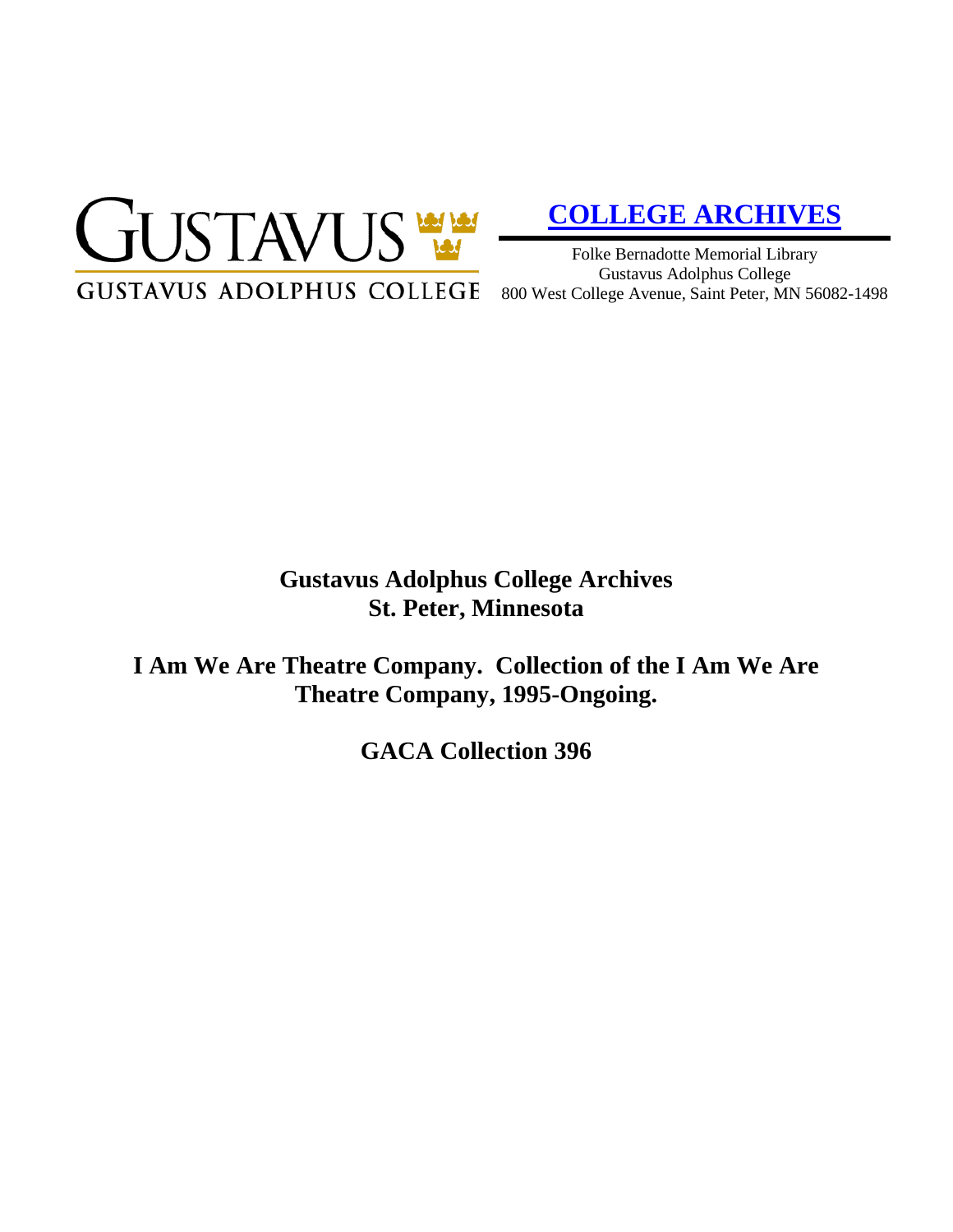#### **I Am We Are Theatre Company. Collection of the I Am We Are Theatre Company, 1995- Ongoing. GACA Collection 396. 7 folders and digital media.**

#### **ABSTRACT:**

The I Am We Are Theatre Company collection contains materials relating to this student run organization at Gustavus Adolphus College. It includes the group's mission statement, 20<sup>th</sup> Anniversary materials, skits, photographs, and production recordings. Members of I Am We Are seek to create socially conscious theatre that is empowering and interactive, and to use theatre as the medium or vehicle for the education of the Gustavus community.

#### **RESTRICTIONS:**

There are no restrictions on the use of this collection for research purposes. The researcher assumes full responsibility for observing all copyright, property, and libel laws as they apply.

Researchers must use collection in accordance with the policies of the College Archives, the Folke Bernadotte Memorial Library, and Gustavus Adolphus College.

## **COLLECTION CITATION:**

I Am We Are Theatre Company. Collection of the I Am We Are Theatre Company, 1995- Ongoing. GACA Collection 396. Gustavus Adolphus College Archives, St. Peter, Minnesota.

## **PROCESSED BY:**

Sarah Cooper, student worker, processed this collection and developed the finding aid during August 2015.

#### **RELATED COLLECTIONS IN THE ARCHIVES:**

Department of Theatre and Dance. Collection of the Department of Theatre and Dance, 1916- Ongoing. GACA Collection 309.

Building Bridges. Building Bridges Collection, 1996-Ongoing. GACA Collection 348.

# **DIGITAL CONTENT:**

Portions of this collection have been digitized and are available online through our digital [collections.](https://archives.gac.edu/digital/)

# **SUBJECT HEADINGS:**

Gustavus Adolphus College. I Am We Are. Gustavus Adolphus College -- student organizations.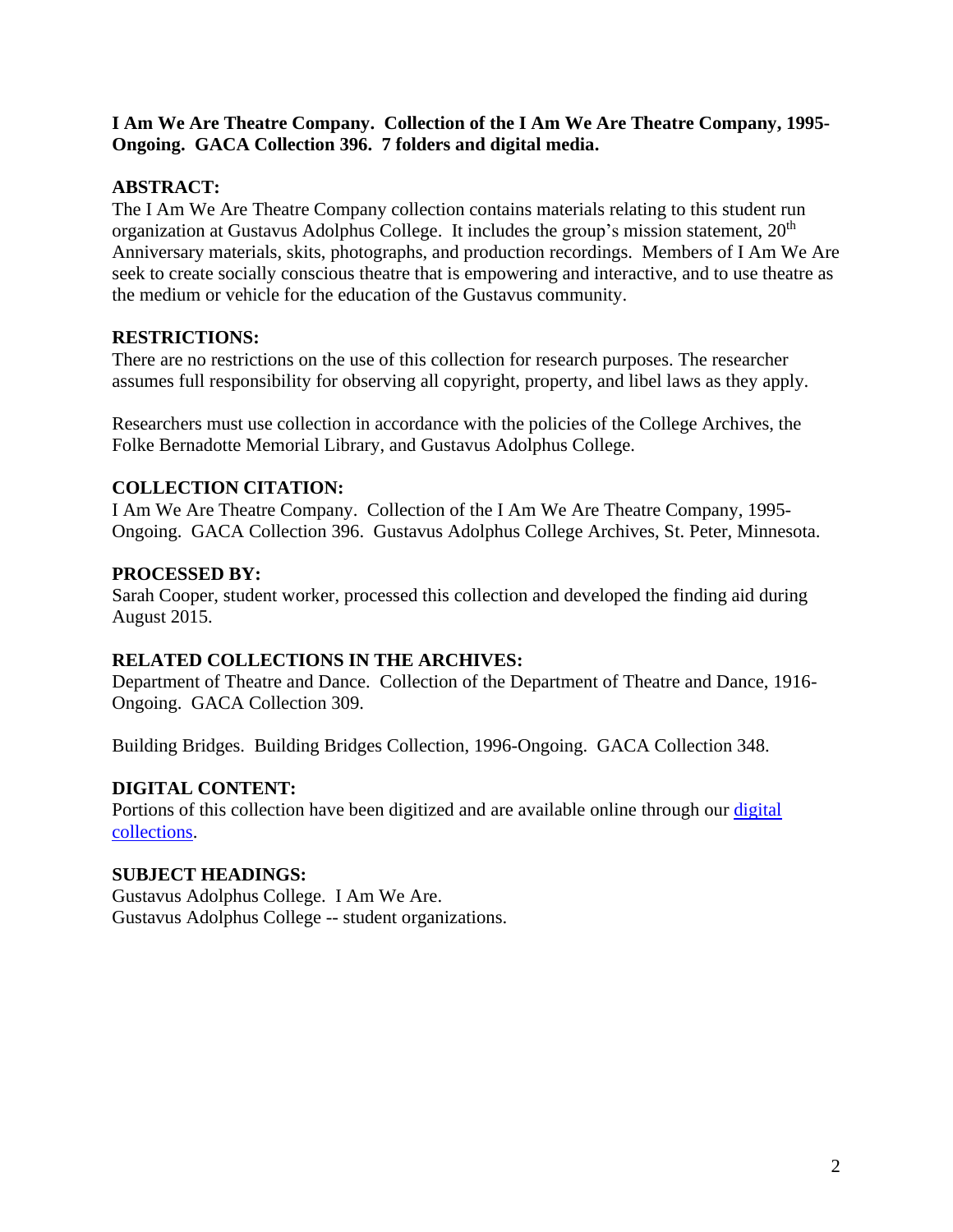| <b>GACA Collection 396</b>                                        | <b>Box</b>   | <b>Folder</b>  |
|-------------------------------------------------------------------|--------------|----------------|
| 20 <sup>th</sup> Anniversary Course and Event, Fall 2015          | 1            | $\overline{2}$ |
| Application, 2016-17                                              | 1            | 6              |
| E-Pluribus 2009: A Collection of Written Works (digital document) | Google       | Drive          |
| E-Pluribus Before 2012: A Collection of Written Works (digital    | Google       | Drive          |
| document)                                                         |              |                |
| E-Pluribus 2013: A Collection of Written Works (digital document) | Google       | Drive          |
| E-Pluribus 2014: A Collection of Written Works (digital document) | Google       | Drive          |
| I Am We Are: The Beginning to 2011 (digital document)             | Google       | Drive          |
| I Am We Are 2012-2013: A Collection of Written Works (digital     | Google       | Drive          |
| document)                                                         |              |                |
| I Am We Are 2013-2014: A Collection of Written Works (digital     | Google       | Drive          |
| document)                                                         |              |                |
| Mission Statement & Relationship to the Theatre Department, 2004, | $\mathbf{1}$ | $\mathbf{1}$   |
| 2017, and undated                                                 |              |                |
| Paul Magnuson Award for Leadership and Service, 27 April 2009     | $\mathbf{1}$ | $\overline{7}$ |
| Photographs, 2005-Ongoing                                         |              |                |
| 2005, Miscellaneous (digital images)                              | Google       | Drive          |
| 2010, Miscellaneous (digital images)                              | Google       | Drive          |
| 2011, Miscellaneous (digital images)                              | Google       | Drive          |
| 2012 Fall, From the 2012 Show                                     | $\mathbf{1}$ | $\overline{3}$ |
| 2012 September, E Pluribus (digital images)                       | Google       | Drive          |
| 2012 October, Chapel Performance (digital images)                 | Google       | Drive          |
| 2013 September, E Pluribus (digital images)                       | Google       | Drive          |
| 2014, Alumni Hall (digital images)                                | Google       | Drive          |
| 2014, comm-unity (digital images)                                 | Google       | Drive          |
| 2015 September, E Pluribus (digital images)                       | Google       | Drive          |
| 2015 November, 20 <sup>th</sup> Anniversary (digital images)      | Google       | Drive          |
| 2015 November, Michael J. Sielaff, Laughtivism (digital images)   | Google       | Drive          |
| 2016 September, E Pluribus (digital images)                       | Google       | Drive          |
| 2016 October, Mosaic (digital images)                             | Google       | Drive          |
| 2016 December, Christmas in Christ Chapel (digital images)        | Google       | Drive          |
| Undated                                                           | 1            | 4              |
| (digital images)                                                  | Google       | Drive          |
| <b>Recordings, 1995-Ongoing</b>                                   |              |                |
| 1995, First I Am We Are Performance, "A Date to Remember"         | $\mathbf{1}$ | 5              |
| (DVD)                                                             |              |                |
| 2002 April, Building Bridges (VHS)                                | $\mathbf{1}$ | 5              |
| 2002, I Am We Are (DVD)                                           | $\mathbf{1}$ | 5              |
| 2003 Fall, I Am We Are (DVD)                                      | $\mathbf{1}$ | 5              |
| 2006, E Pluribus (digital video)                                  | Google       | Drive          |
| 2007, E Pluribus 20 Student Festival (DVD)                        | $\mathbf{1}$ | 5              |
| 2007, I Am We Are Late Night Soup (DVD)                           | $\mathbf{1}$ | $\overline{5}$ |
| 2010 March, Building Bridges (DVD)                                | 1            | 5              |
| 2010 September, E Pluribus (digital video)                        | Google       | Drive          |